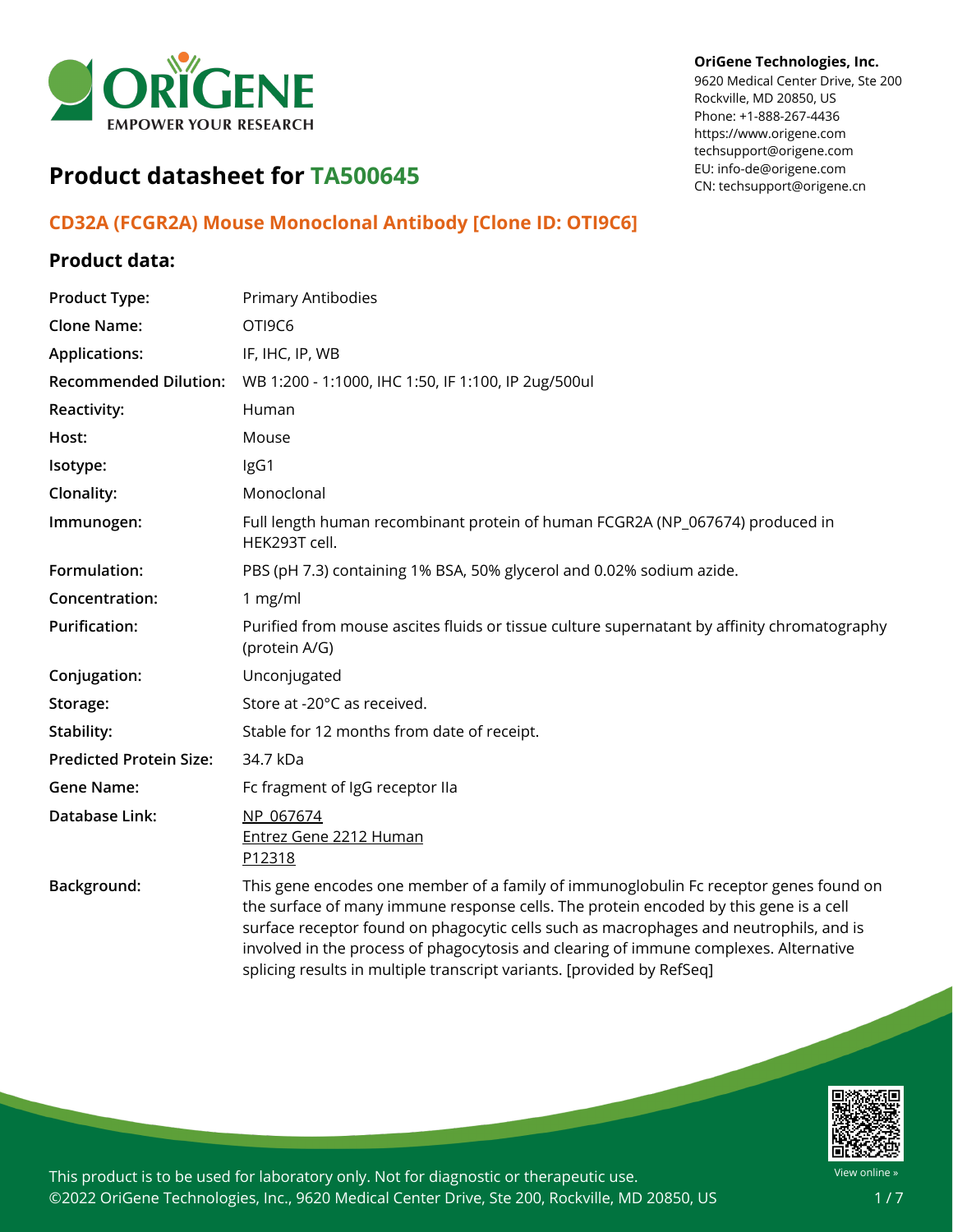#### ORIGENE **CD32A (FCGR2A) Mouse Monoclonal Antibody [Clone ID: OTI9C6] – TA500645**

**Synonyms:** CD32; CD32A; CDw32; FCG2; FcGR; FCGR2; FCGR2A1; IGFR2

**Protein Families:** ES Cell Differentiation/IPS, Transmembrane

**Protein Pathways:** Fc gamma R-mediated phagocytosis, Systemic lupus erythematosus

#### **Product images:**



K562

 $15$ 

MCF7

HEK293T cells were transfected with the pCMV6- ENTRY control (Cat# [PS100001], Left lane) or pCMV6-ENTRY FCGR2A (Cat# [RC205786], Right lane) cDNA for 48 hrs and lysed. Equivalent amounts of cell lysates (5 ug per lane) were separated by SDS-PAGE and immunoblotted with anti-FCGR2A(Cat# TA500645). Positive lysates [LY402871] (100ug) and [LC402871] (20ug) can be purchased separately from OriGene.

Western blot analysis of extracts (10ug) from 2 different cell lines by using anti-FCGR2A monoclonal antibody at 1:200.

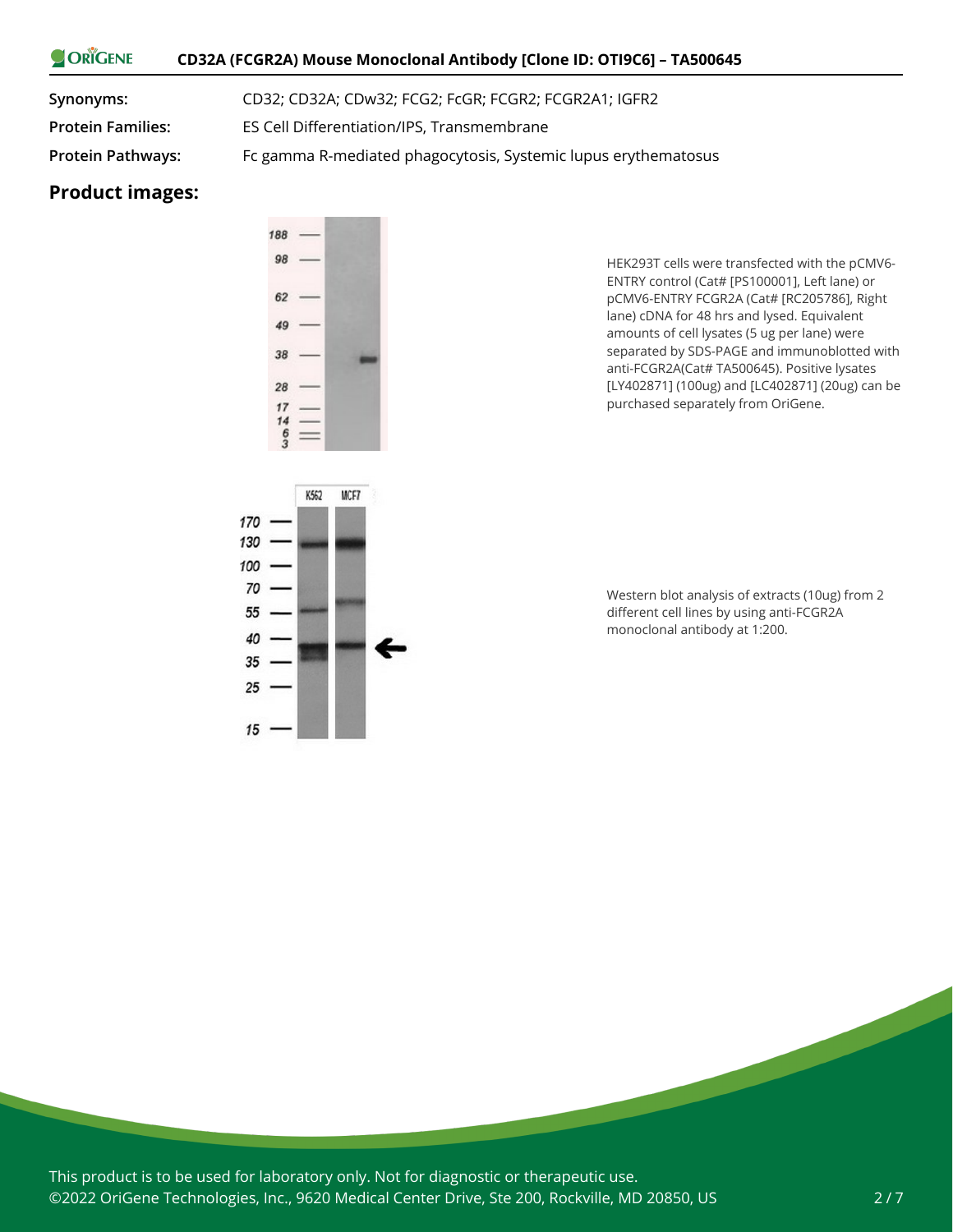

Immunohistochemical staining of paraffinembedded Human breast tissue within the normal limits using anti-FCGR2A mouse monoclonal antibody. (Heat-induced epitope retrieval by 10mM citric buffer, pH6.0, 100°C for 10min, TA500645)

Immunohistochemical staining of paraffinembedded Human colon tissue within the normal limits using anti-FCGR2A mouse monoclonal antibody. (Heat-induced epitope retrieval by 10mM citric buffer, pH6.0, 100°C for 10min, TA500645)

Immunohistochemical staining of paraffinembedded Human Kidney tissue within the normal limits using anti-FCGR2A mouse monoclonal antibody. (Heat-induced epitope retrieval by 10mM citric buffer, pH6.0, 100°C for 10min, TA500645)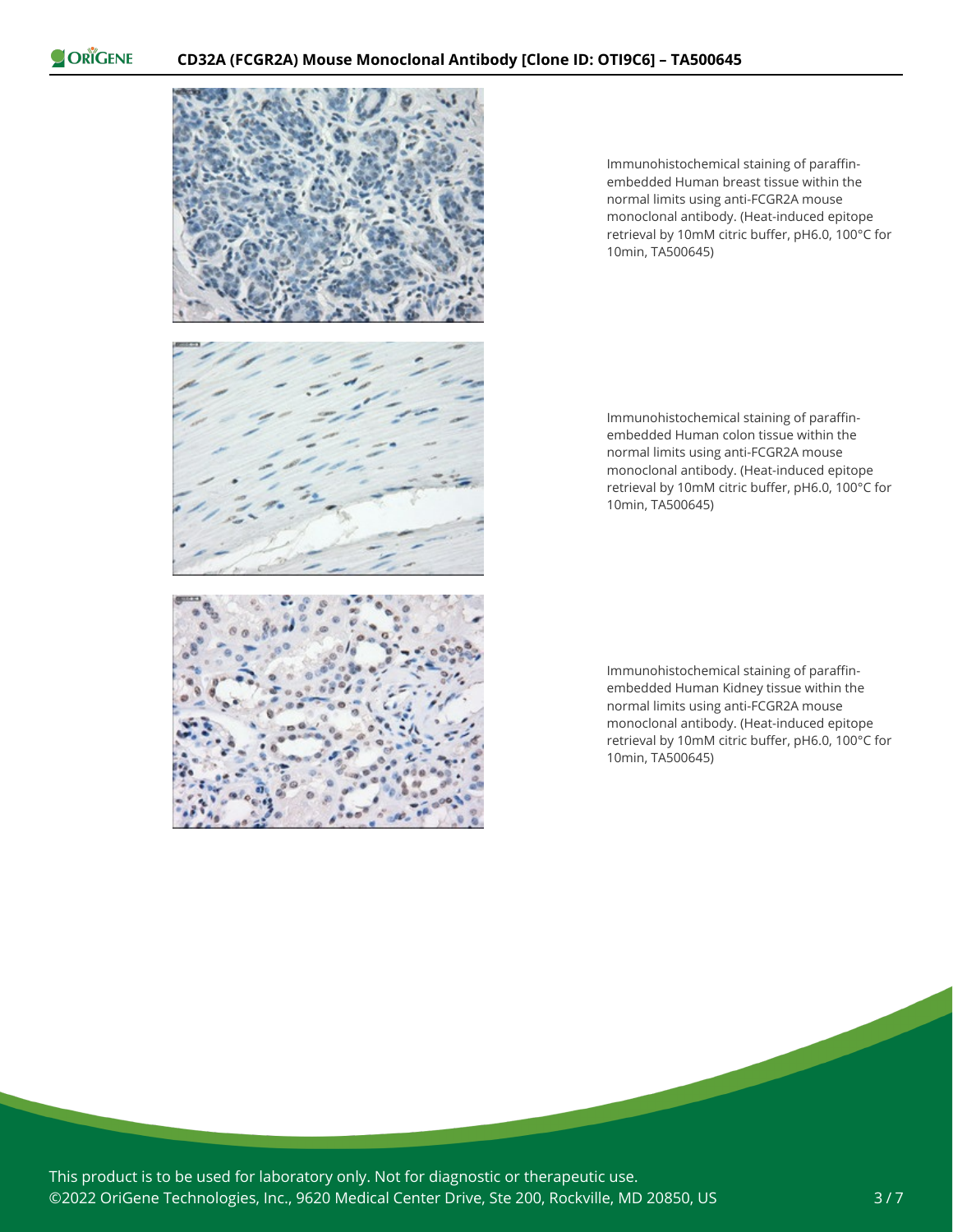

Immunohistochemical staining of paraffinembedded Human lung tissue within the normal limits using anti-FCGR2A mouse monoclonal antibody. (Heat-induced epitope retrieval by 10mM citric buffer, pH6.0, 100°C for 10min, TA500645)

Immunohistochemical staining of paraffinembedded Human Ovary tissue within the normal limits using anti-FCGR2A mouse monoclonal antibody. (Heat-induced epitope retrieval by 10mM citric buffer, pH6.0, 100°C for 10min, TA500645)

Immunohistochemical staining of paraffinembedded Adenocarcinoma of Human ovary tissue using anti-FCGR2A mouse monoclonal antibody. (Heat-induced epitope retrieval by 10mM citric buffer, pH6.0, 100°C for 10min, TA500645)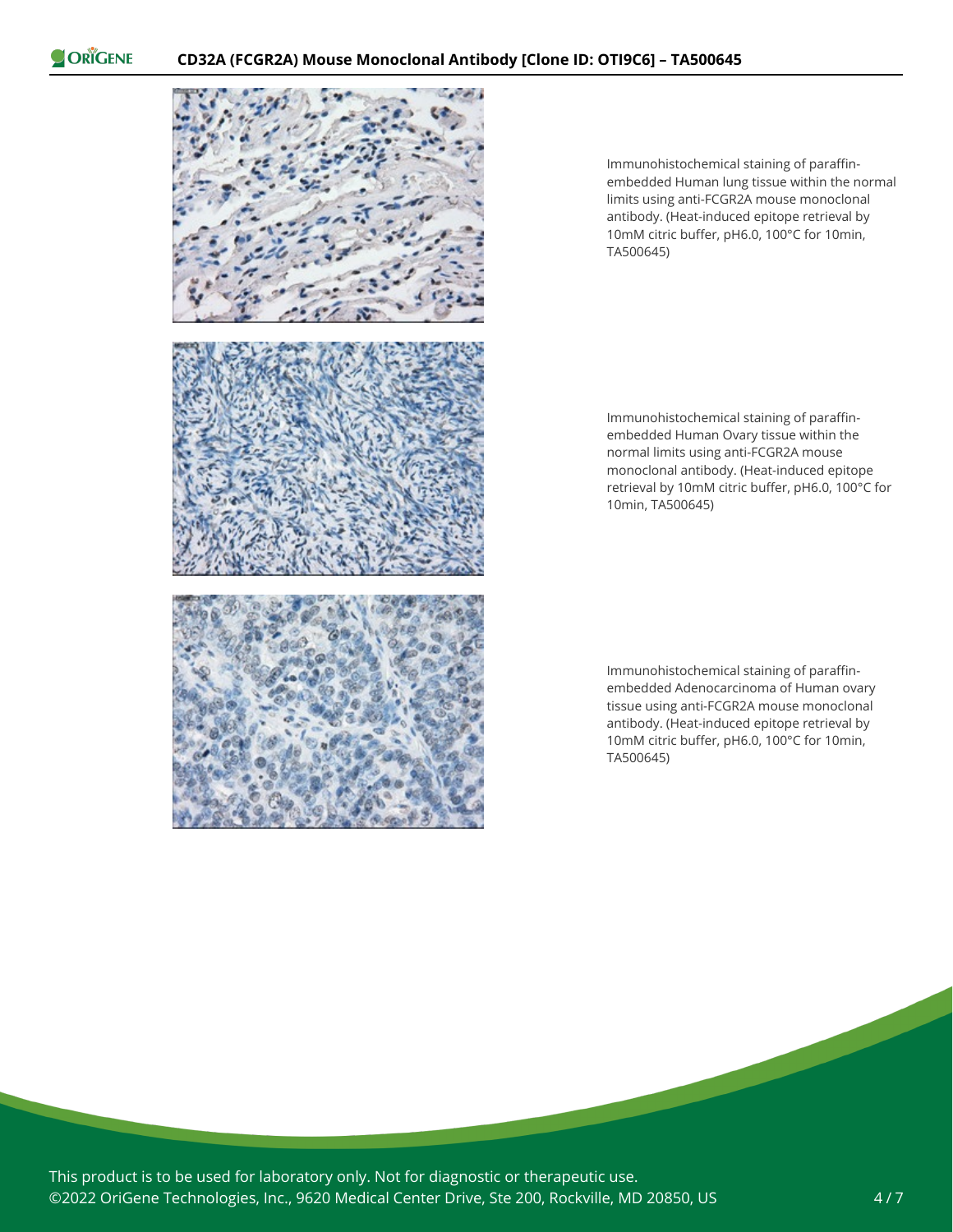

Immunohistochemical staining of paraffinembedded Human pancreas tissue within the normal limits using anti-FCGR2A mouse monoclonal antibody. (Heat-induced epitope retrieval by 10mM citric buffer, pH6.0, 100°C for 10min, TA500645)

Immunohistochemical staining of paraffinembedded Human thyroid tissue within the normal limits using anti-FCGR2A mouse monoclonal antibody. (Heat-induced epitope retrieval by 10mM citric buffer, pH6.0, 100°C for 10min, TA500645)

Immunohistochemical staining of paraffinembedded Carcinoma of Human thyroid tissue using anti-FCGR2A mouse monoclonal antibody. (Heat-induced epitope retrieval by 10mM citric buffer, pH6.0, 100°C for 10min, TA500645)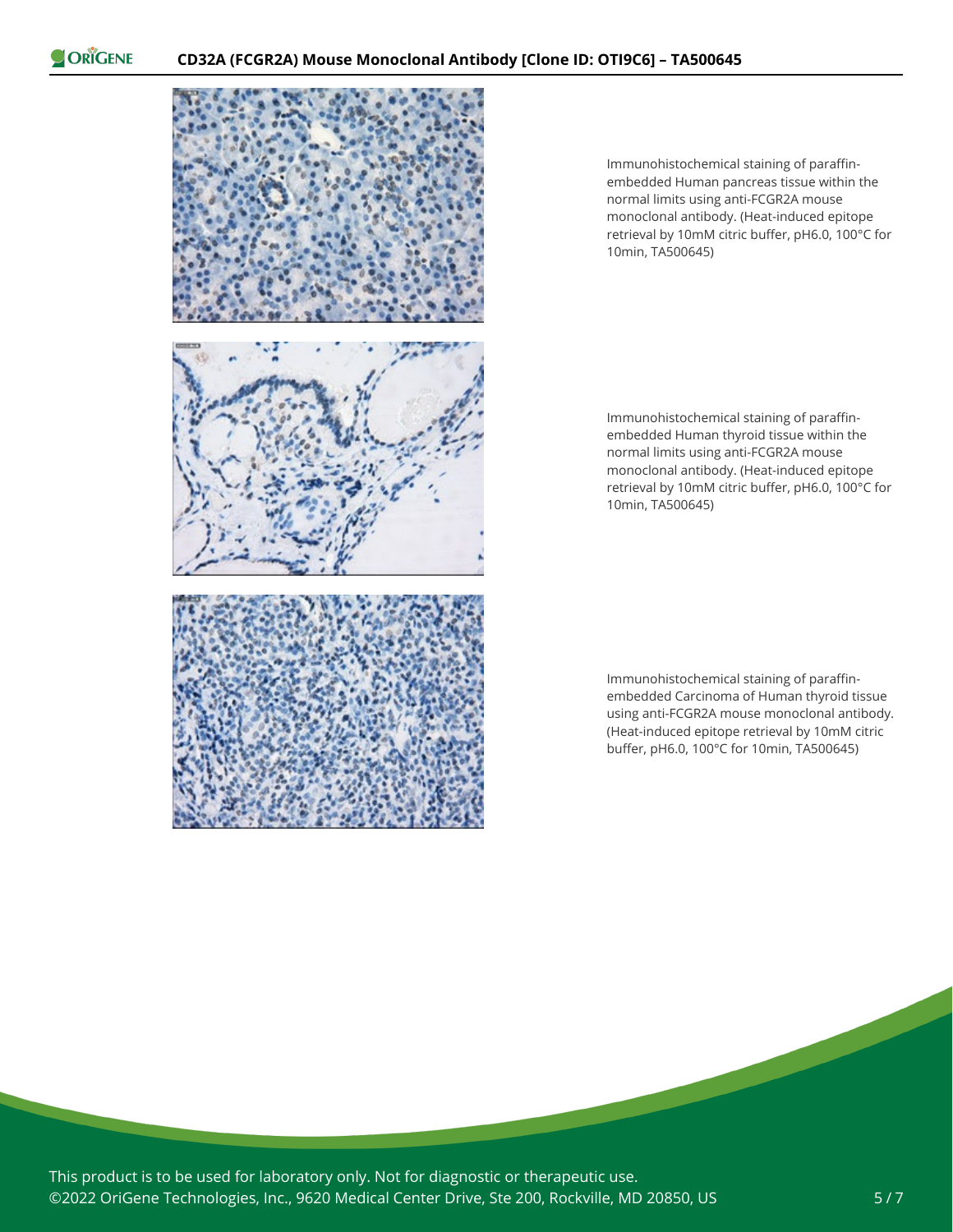

Immunohistochemical staining of paraffinembedded Human endometrium tissue within the normal limits using anti-FCGR2A mouse monoclonal antibody. (Heat-induced epitope retrieval by 10mM citric buffer, pH6.0, 100°C for 10min, TA500645)

Immunohistochemical staining of paraffinembedded Human prostate tissue within the normal limits using anti-FCGR2A mouse monoclonal antibody. (Heat-induced epitope retrieval by 10mM citric buffer, pH6.0, 100°C for 10min, TA500645)

Anti-FCGR2A mouse monoclonal antibody (TA500645) immunofluorescent staining of COS7 cells transiently transfected by pCMV6-ENTRY FCGR2A ([RC205786]).